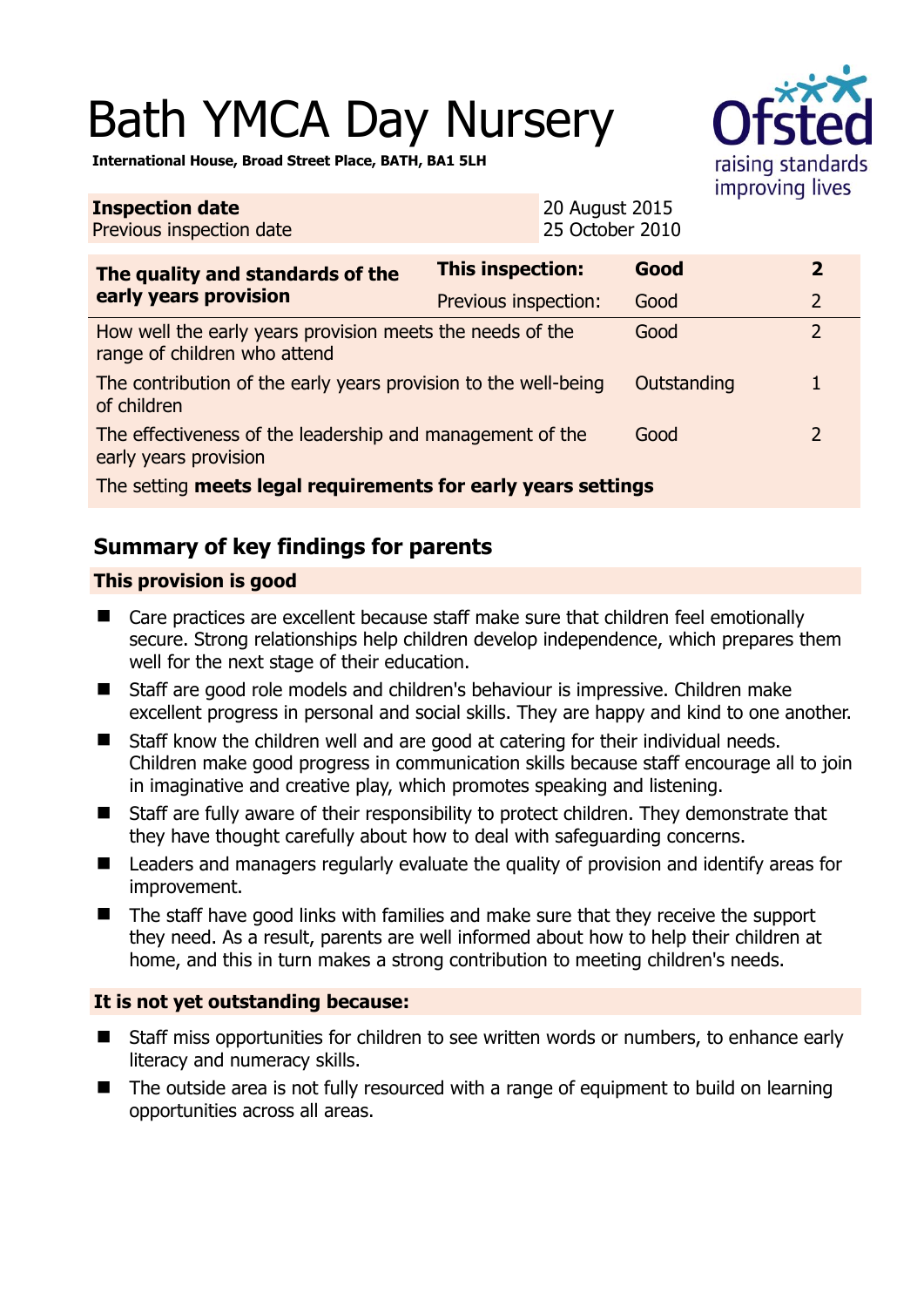# **What the setting needs to do to improve further**

#### **To further improve the quality of the early years provision the provider should:**

- $\blacksquare$  give children more opportunities to see written words and numbers, to promote their early literacy and mathematical skills both inside and outside the classroom
- develop further a range of good-quality resources in the outside area, to build on opportunities for children's learning.

## **Inspection activities**

- The inspector observed activities during the trip to the seaside, and the quality of teaching.
- The inspector talked to the children, and held discussions with staff, the deputy manager, the Director of Children's Services, and the Chief Executive of the Bath YMCA at appropriate times during the inspection.
- The inspector carried out a focused observation of staff practice and discussed this with the deputy manager.
- The inspector looked at a selection of documentation, children's assessment information, examples of planning, policies and procedures, and evidence of the suitability and qualifications of staff.
- The inspector took into account the views of parents spoken to on the day.

#### **Inspector**

Jennifer Cutler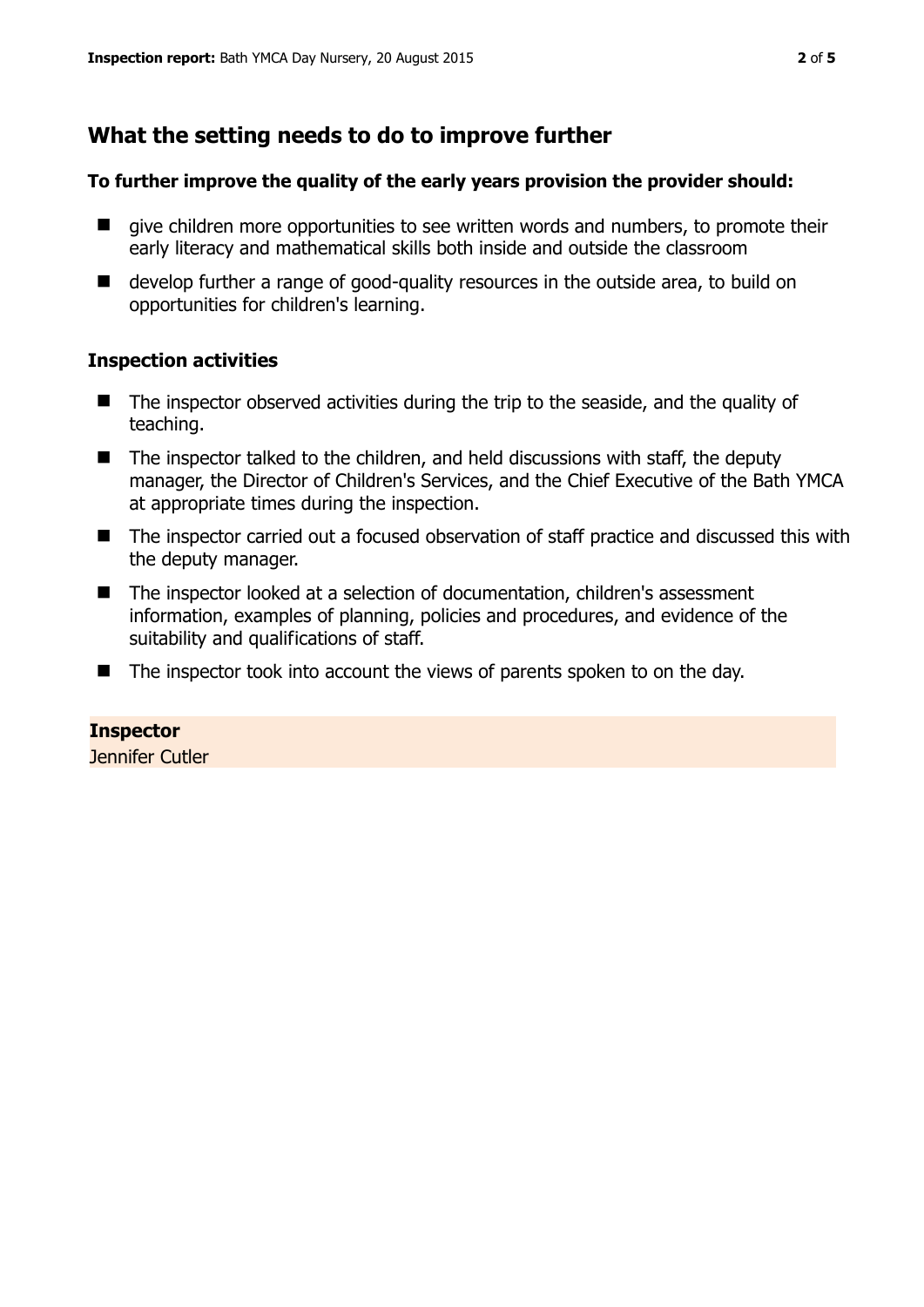# **Inspection findings**

#### **How well the early years provision meets the needs of the range of children who attend. This is good**

On the day of the inspection, a visit to the seaside provided children with interesting and challenging experiences, which promoted good learning and development in all areas. Staff guided children's learning skilfully. For example, they developed children's social skills by encouraging them to share and take turns, and they developed their language skills by encouraging them to take part in a treasure hunt. They helped children to take risks by trying a donkey ride or playing boisterously on the bouncy castle. Children confidently experimented with sand and explored the beach environment. Staff know the children well and quickly recognise how to involve those who need extra support. As a result, some children make impressive progress in building relationships with one another. However, back at the nursery, staff have not developed the outside area enough or made the most of the inside or outside facilities to fully promote children's awareness of written numbers and words.

#### **The contribution of the early years provision to the well-being of children is outstanding**

Children are happy, confident and independent because staff have excellent relationships with them. Staff show that they understand how to keep children safe and what to do in the event of child protection concerns. There is a very well-established key-person system and individual care is outstanding. This means that children feel very safe and secure. For example, they were extremely well behaved on a trip to the seaside and were very happy to explore new surroundings. Staff are good role models and speak calmly to the children to settle disputes. Staff prepare children well for the next stage of their education because they are extremely sensitive to their emotional needs and are very successful in teaching them to keep themselves safe and healthy.

## **The effectiveness of the leadership and management of the early years provision is good**

Thorough recruitment procedures make sure that staff are suitable to work with children. Clear policies, regular supervisions and observations of staff working with the children have a positive effect on the running of the nursery. A good programme of training enables staff to develop their skills further. As a result, they are reflective practitioners and provide a good range of experiences to help children make good progress. Staff monitor children's achievements well. They swiftly identify gaps and plan activities to address individual needs. Staff involve parents closely, and good relationships with families mean that parents know how to help their children at home.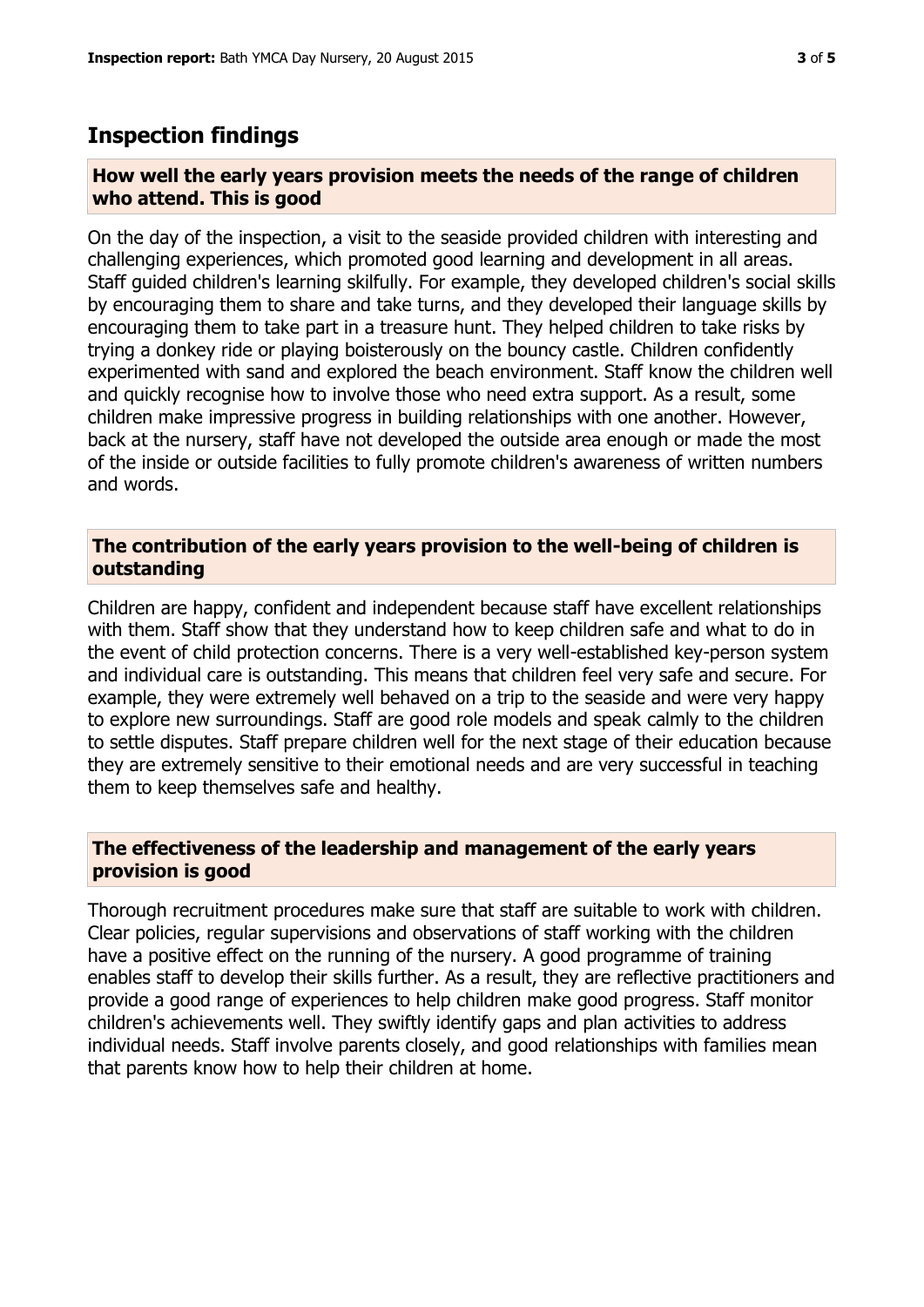# **Setting details**

| Unique reference number       | 133112                                 |
|-------------------------------|----------------------------------------|
| <b>Local authority</b>        | Bath & NE Somerset                     |
| <b>Inspection number</b>      | 987892                                 |
| <b>Type of provision</b>      | Full-time provision                    |
| <b>Registration category</b>  | Childcare - Non-Domestic               |
| Age range of children         | $0 - 8$                                |
| <b>Total number of places</b> | 26                                     |
| Number of children on roll    | 15                                     |
| <b>Name of provider</b>       | Bath Young Men's Christian Association |
| Date of previous inspection   | 25 October 2010                        |
| <b>Telephone number</b>       | 01225 325911                           |

The Bath YMCA Day Nursery registered in 1988 and is situated within the main Bath YMCA building. Sessions are from 8.30am to 5.30pm, Monday to Friday all year round, excluding bank holidays and certain days between Christmas and New Year. The nursery receives funding for the provision of free early education for children aged two, three and four years. There are five members of staff working with the children; one holds Qualified Teacher Status and others have appropriate early years qualifications at levels 3 and 5.

This inspection was carried out by Ofsted under sections 49 and 50 of the Childcare Act 2006 on the quality and standards of provision that is registered on the Early Years Register. The registered person must ensure that this provision complies with the statutory framework for children's learning, development and care, known as the Early Years Foundation Stage.

Any complaints about the inspection or the report should be made following the procedures set out in the guidance 'Complaints procedure: raising concerns and making complaints about Ofsted', which is available from Ofsted's website: www.gov.uk/government/organisations/ofsted. If you would like Ofsted to send you a copy of the guidance, please telephone 0300 123 4234, or email enquiries@ofsted.gov.uk.